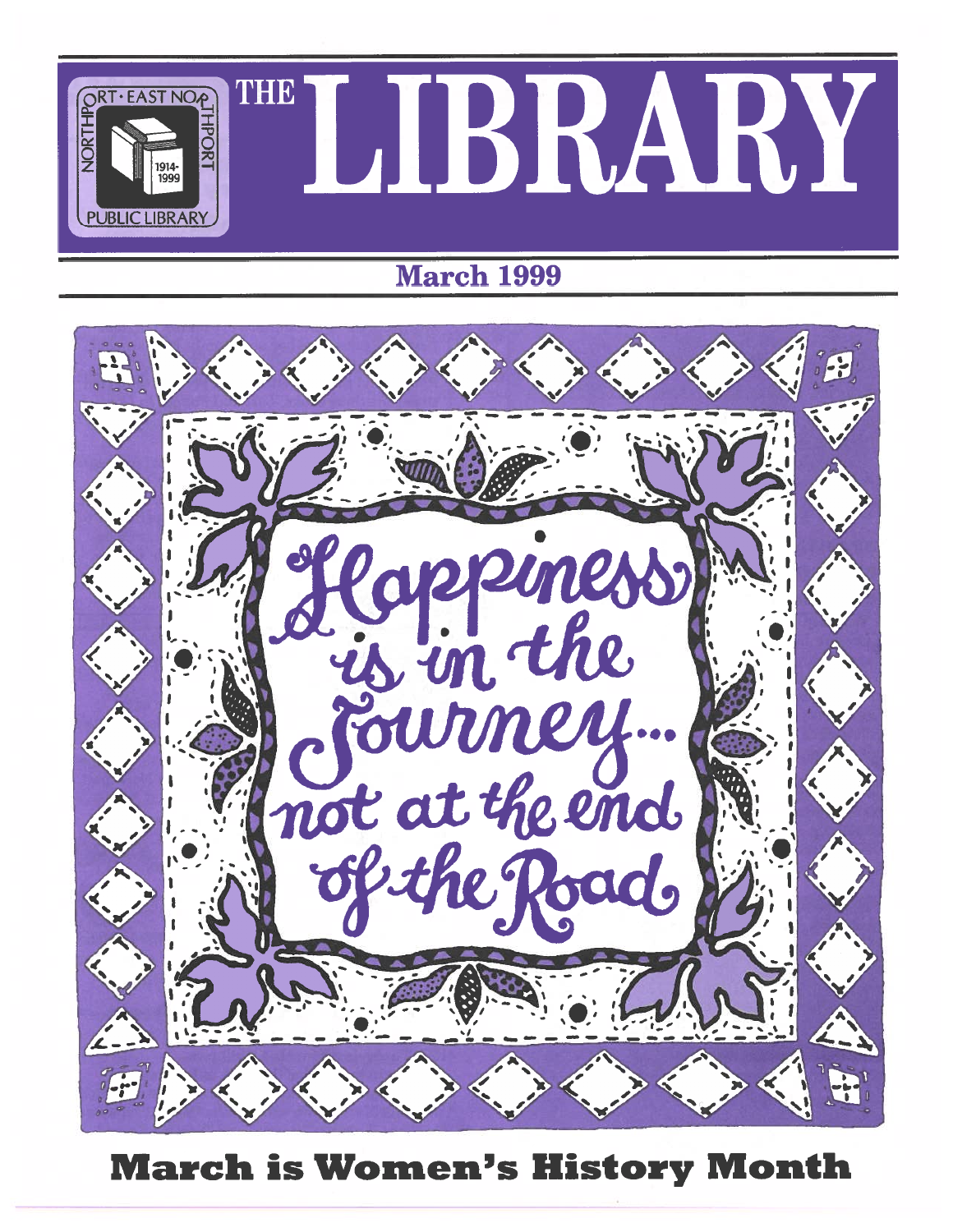# FOR



Join us around the fireplace at the East Northport Library. Limited seating is available.

## Poets Night & Open Reading

(EN) Friday, March 12, 7:30 p.m.

Poet Christine Zabrousky will be our featured reader this month. Please bring your own verse to share at our open reading time.

## Much Ado About Stuffing Jazz Quartet

(EN) Friday, March 26, 7:30 p.m.

Swing and sway with saxophonist David Reminick and his "Much Ado About Stuffing" jazz quartet from Oberlin College.

### Parenting Program: Raising Financially Responsible Children

(N) Tuesday, March 23, 7:30 p.m.

Luanne Jabbonsky of the Cornell Cooperative Extension Education Center will explore how parents can instill positive financial fitness habits in children from preschool through the high school years. She will discuss tools for teaching children about money such as allowances, chores, gifts, and participation in family money managemen<sup>t</sup> decisions. All are welcome.

## Defensive Driving

(EN) Thursdays, March 18 & March 25, 7:00-10:00 p.m. **Fee: \$30** 

Applications for this six-hour course may be picked up at either Library beginning March 2.

## Poetry Workshop

(N) Saturdays, March 6, 20, & 27, 2:00-4:00 p.m.

Share your verse and ge<sup>t</sup> inspired by fellow poets and poetry lovers. Remember. . . on the second Saturday of each month we feature <sup>a</sup> gues<sup>t</sup> poe<sup>t</sup> in the cafe.

### Poetry in the  $\overline{\phantom{a}}$   $\overline{\phantom{a}}$   $\overline{\phantom{a}}$   $\overline{\phantom{a}}$   $\overline{\phantom{a}}$   $\overline{\phantom{a}}$   $\overline{\phantom{a}}$   $\overline{\phantom{a}}$   $\overline{\phantom{a}}$   $\overline{\phantom{a}}$   $\overline{\phantom{a}}$   $\overline{\phantom{a}}$   $\overline{\phantom{a}}$   $\overline{\phantom{a}}$   $\overline{\phantom{a}}$   $\overline{\phantom{a}}$   $\overline{\phantom{a}}$   $\over$ Northport Cafe



(N) Saturday, March 13, 2:00 p.m Relax by the fireplace and listen to the verse of Professor Elaine Preston. All are welcome.

#### Special Programs for Women's History Month

### Roberta Israeloff: Kindling the Flame

(N) Thursday, March 11, 7:30 p.m.

When author Roberta Israeloff found herself caught up in <sup>a</sup> rekindling of her Jewish identity, she trained her memoirist's eye on the religious pas<sup>t</sup> and presen<sup>t</sup> of her own family. Ms. Israeloff joins us to discuss her new book, Kindling the Flame, and the memoir writing process which led to her previous books, Lost and Found, In Confi dence, and Coming to Terms. All are welcome.

# Why Women Quilt

(N) Wednesday, March 31, 7:30 p.m.

In creating quilts, American women of the last two centuries have found <sup>a</sup> medium of personal expression, social response, and historical narra tive. Join Anne Jermusyk, needleworker, quilter, and textile historian, as she explores how quilting has become an eloquent record of women's lives. All are welcome.

## Victorian Egg Workshop

#### (EN) Monday, March 22, 7:00 p.m.

Create <sup>a</sup> basket of exquisite Victorian eggs embellished with satin ribbon, lace, pearls, and little rosebuds. Instructor Helen Ensmenger will supply all materials. A \$12 materials fee is payable at regis tration which begins March <sup>6</sup> at the East Northport Library

## Novel Ideas

(N) Friday, March 12, 1:00 p.m. (N) Monday, March 15, 7:00 p.m.



This month we will focus on *John's Wife* by Robert Coover. Please call discussion leader Dodie Gillman at 261-6930 if you would like to join this group.

## Book & Sandwich (W)rap

(N) Tuesday, March 2, 7:00 p.m.

(EN) Thursday, March 4, 1:00 p.m.

Our group samples the work of Irish women writers as we read from Cabbages and Bones, edited by Caledonia Kearns. We will discuss "My Father's Boat," "One True Thing," "Versus," and "Famine Fever." To join us, call Rosalie Toja or the Reference Depart ment at 261-6930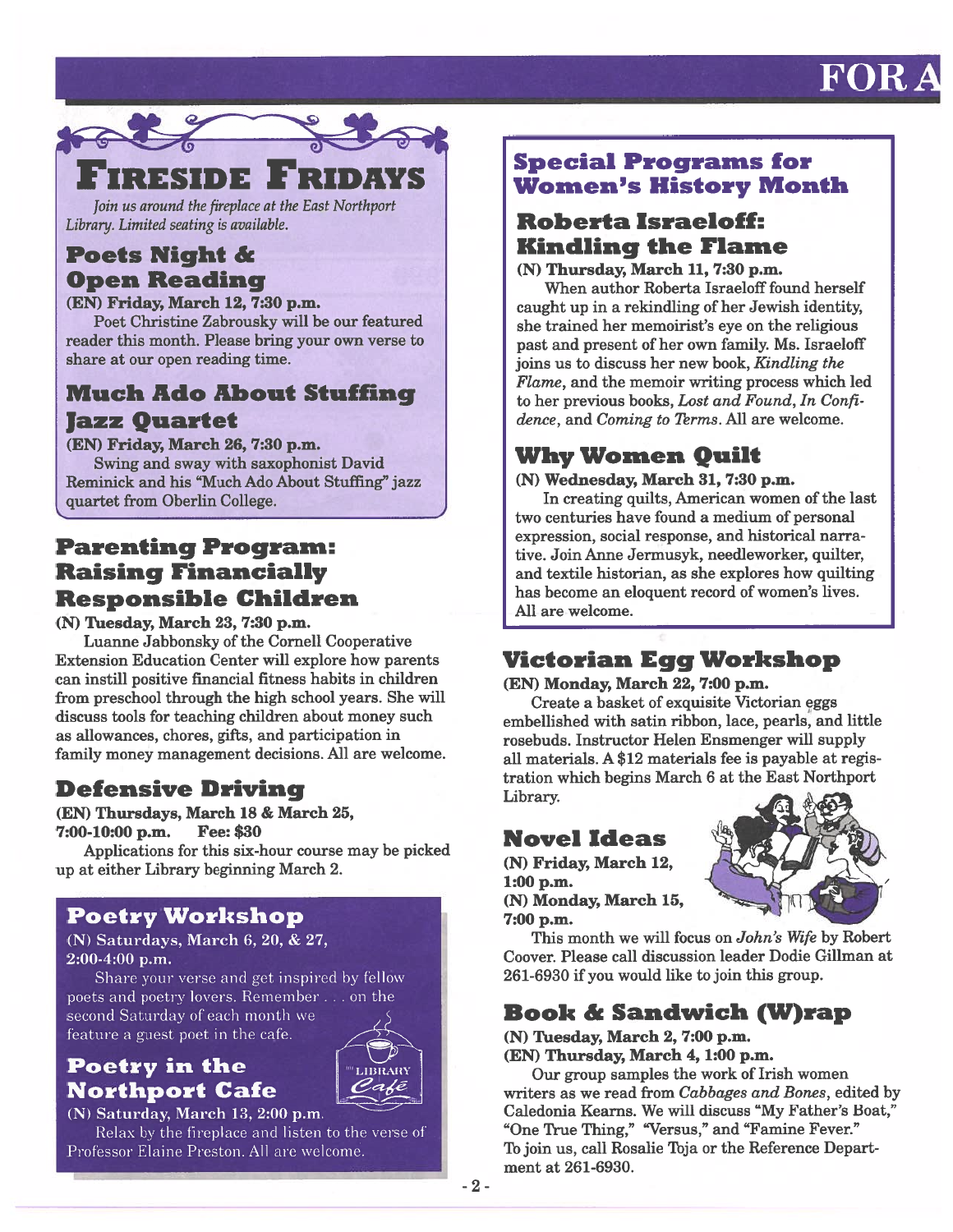# JLTS

| × |  |
|---|--|
|   |  |
|   |  |
|   |  |
|   |  |
|   |  |

Flag Ceremony

The Northport and East Northport Libraries will be the proud recipients of two new outdoor American flags. Donated by Northport American Legion Post 694, the flags will be presented by Legion Com mander Mortimer Roberts onMonday, March 15, 10:30 a.m. on the front lawn of the Northport Library. The public is invited to attend. Refresh ments will be served after the ceremony in the Library Cafe.

### "Very Truly Yours, Gilbert & Sullivan"

(N) Sunday, March 7, 2:00 p.m.

Gilbert & Sullivan lovers will delight in this lively musical revue presented by <sup>a</sup> quintet of singers and dancers from the Gilbert & Sullivan Light Opera Company of Long Island. The letters of Gilbert & Sullivan provide the framework for this potpourri of excerpts from all 14 of Gilbert & Sullivan's shows.

Tickets, which go on sale March 1, are \$1 for adults,  $50¢$  for students, senior citizens, and persons with disabilities.



toMills Mansion, Rhinebeck, NY Wednesday, April 28, 1999

Departure: 8:30 a.m. from the Laurel Ave. School parking lot (across from Northport Library) Return: 8:00 p.m.

- Cost: \$50 per person (checks only; payable to Northport-East Northport Public Library; non-refundable)
- Itinerary: Mills Mansion, designed by Stanford White, is <sup>a</sup> lavishly decorated example of the grea<sup>t</sup> estates built during America's "Gilded Age." Prior to our guided tour, enjoy <sup>a</sup> delicious country lunch at the Beekman "1776" Tavern. Register in person (limit 2 on first day of ticket sale) at the Northport Library beginning March 13.





We are continually looking for ways to make the Libraries more accessible. Your two new Libraries now have <sup>a</sup> total of 86 public parking spaces: <sup>27</sup> at the Northport Library and 59 at the East Northport Library. Each lot has spaces reserved for persons with disabili ties: 2 at Northport and 3 at East Northport.

#### At the Northport Library

A safe crosswalk on Laurel Avenue has been provided by Northport Village. This convenient crosswalk leads directly from the front entrance of the Library to the ample parking across the street at the Laurel Avenue School. We wish to thank the Library staff who use the Laurel Avenue lot as well as those patrons who par<sup>k</sup> there when they are in the Library for <sup>a</sup> long period of time. Their courtesy is appreciated.

#### At the East Northport Library

In the spring, the Town of Huntington will add <sup>a</sup> curb cut on the east side of Larkfield Road opposite Eighth Avenue. This will provide better access to the sidewalk approach to the East Northport Library. The Town will also be exploring ways to enhance safety at the Larkfield Ave. crosswalk.



#### Friday Movies

#### Mrs. Brown

(N) Friday, March 5, 2:00 p.m.

The story of <sup>a</sup> passionate friendship that scandalized a nation. Starring Judi Dench as Queen Victoria. Rated PG. 105 min.

#### My Fellow Americans

(N) Friday, March 19, 2:00 p.m.

Jack Lemmon and James Garner are former U.S. presidents framed in <sup>a</sup> political scandal in this delightful comedy. Rated PG-13. 101 min.

#### Health Insurance Information, Counseling & Assistance



#### (N) Thursday, March 11, 1:00-4:00 p.m.

HIICAP-trained counselors answer questions about Medicare, HMOs, and supplementary health insurance. Call 261-6930 to make an appointment.

#### 55IAlive Driver Program (N) Monday, March 22, 9:30 a.m.-3:30 p.m.

Register March 6 at the Northport Library

AARP's Mature Driver Program is open to district residents who are 50 years of age or older. There is an \$8 fee, payable to AARP by check or money order only. Please bring your library card to registration.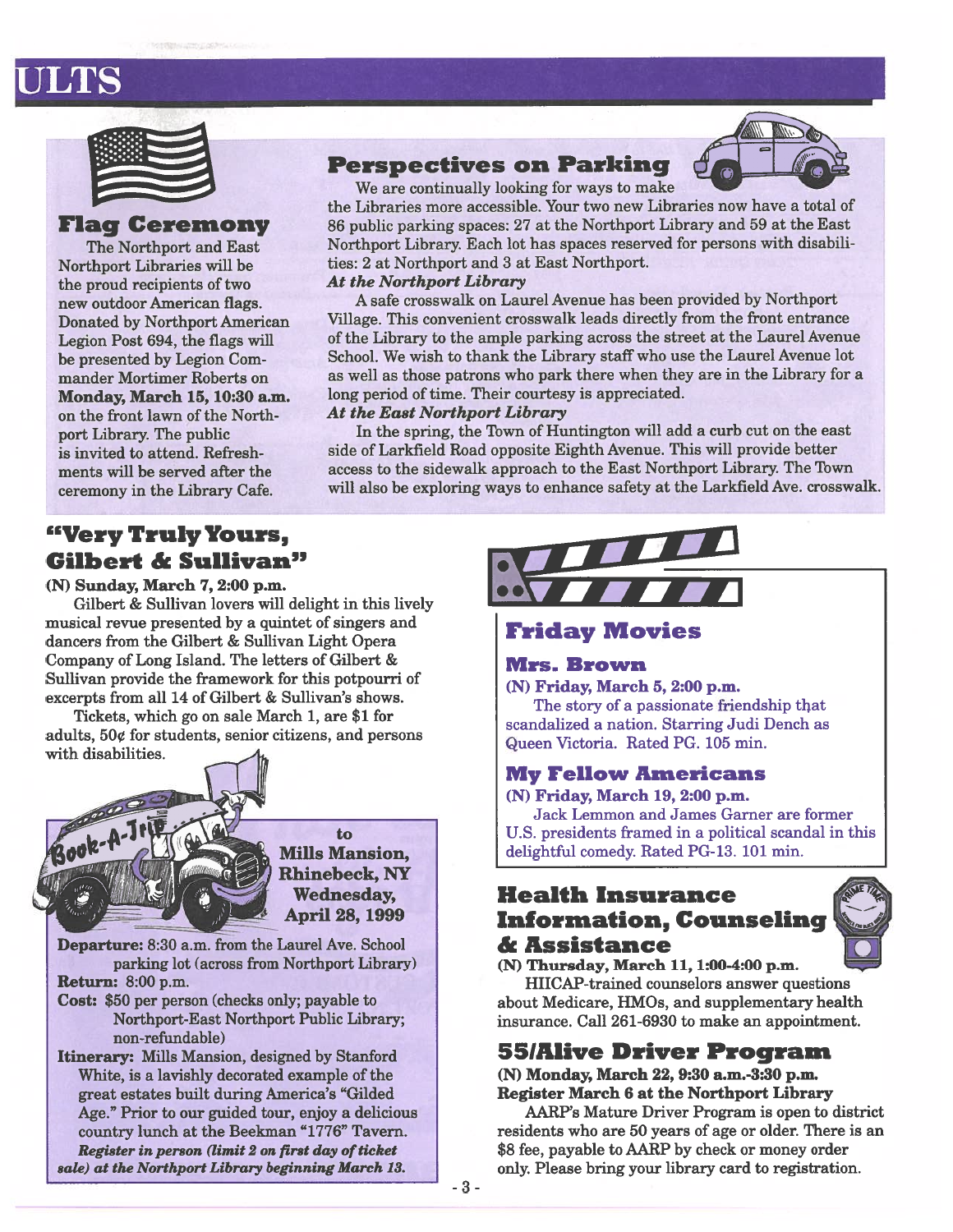# FOR CHILDREN

### Design A Bookmark Contest - - and the winners are

The Northport-East Northport Public Library is happy to announce the winners of our 3rd Annual Design <sup>A</sup> Bookmark Contest. The winning designs will be repro duced in the Children's Room each month for the next year.

|                             | <u>grade</u> | bookmark  |
|-----------------------------|--------------|-----------|
| Michael Cavallaro           | 3rd          | March '99 |
| <b>Lauren Freese</b>        | 4th          | April '99 |
| Brooke Taylor Catanzano 2nd |              | May '99   |
| <b>Emily Powers</b>         | K            | June '99  |
| Thomas Miller               | K            | July '99  |
| Ray Smith                   | 5th          | Aug. '99  |
| Antonio Bever               | 1st          | Sept. '99 |
| <b>Brian Powers</b>         | 3rd          | Oct. '99  |
| Breanna Johnson             | 5th          | Nov. '99  |
| <b>Emily Rogers</b>         | 1st          | Dec. '99  |
| <b>Mike Naideau</b>         | K            | Jan. '00  |
| <b>Rebecca Penders</b>      | 3rd          | Feb. '00  |

Talent and inspiration were evident in all 160 entries, making our judges'job extremely difficult! All of the contest entries will be displayed in the Children's Room at the East Northport Library. Congratulations everyone!

### Preschoolers' Door to Learning Registration

Registration for Spring Preschoolers' Door To Learning programs will be held on Saturday, March 20, 9:00 a.m. at the Northport Library. Pick up <sup>a</sup> complete listing of program dates and times in the Children's Room beginning March 1.

# **FOR YOUNG ADULTS**

4

## S.A.T. Preparation Workshop

(EN) Monday, April 12, Tuesday, April 20, Monday, April 26 & Tuesday, April 27, 6:30-9:00 p.m.

This ten-hour course provides Math and Verbal instruction at each session and is designed to familiar ize students with the test format and types of questions, provide S.A.T. strategies and tips, and includes practice test simulations.

The workshop will be taught by Donald Loeffler (verbal) and Barbara White (math), experienced teach ers and S.A.T. instructors. Bring <sup>a</sup> calculator and some sharpened pencils and ge<sup>t</sup> ready for test day, May 1. Registration begins March 15 at the East Northport Library. The \$50 fee includes the S.A.T. Course Book. Bring check or money order only please, payable to the Northport-East Northport Public Library

# The Bookmark Spot

Stop by the Library and pick up March's bookmark by Michael Cavallaro. A reading list, compiled by our Children's Librarians, is on the back.



## Welcoming Another Child

(EN) Monday, March 8, 7:30 p.m.

Mary Beth Denniston, <sup>a</sup> Certified Social Worker, will lead <sup>a</sup> lively discussion on how to help set the stage for <sup>a</sup> smooth transition when welcoming another child into your family. Registration begins March 1 at the East Northport Library.

### Pajama Storytime

#### (EN) Tuesday, March 2, 7:00 p.m. (N) Friday, March 12, 7:00 p.m.

Children, ages 3 and up, may wear their PJs to this half-hour, parent/child storytime. No registration required — your Library card is your ticket.



### Women's History Month - -.

comes alive through YA Historical Fiction.

• *Dove and Sword* - Nancy Garden tells the story of  ${\rm Joan}$  of  ${\rm Arc}$  — her life, mission, trial, and execution.

•  $\emph{Finishing Becca}$  - Ann Rinaldi sets the story in 1778 Philadelphia when beautiful, rich Peggy Shippen sets her sights on General Benedict Arnold and tries to convince him to turn traitor.

• Lyddie - Katherine Paterson tells of <sup>a</sup> Vermont farmgirl who leaves home in the winter of 1843 and makes her way to the mill town of Lowell, Massachu setts. Enduring long hours of deafening looms and lintfilled air as <sup>a</sup> factory worker, Lyddie looks forward to her wages and freedom.

Look for these and other historical novels in the YA Corner.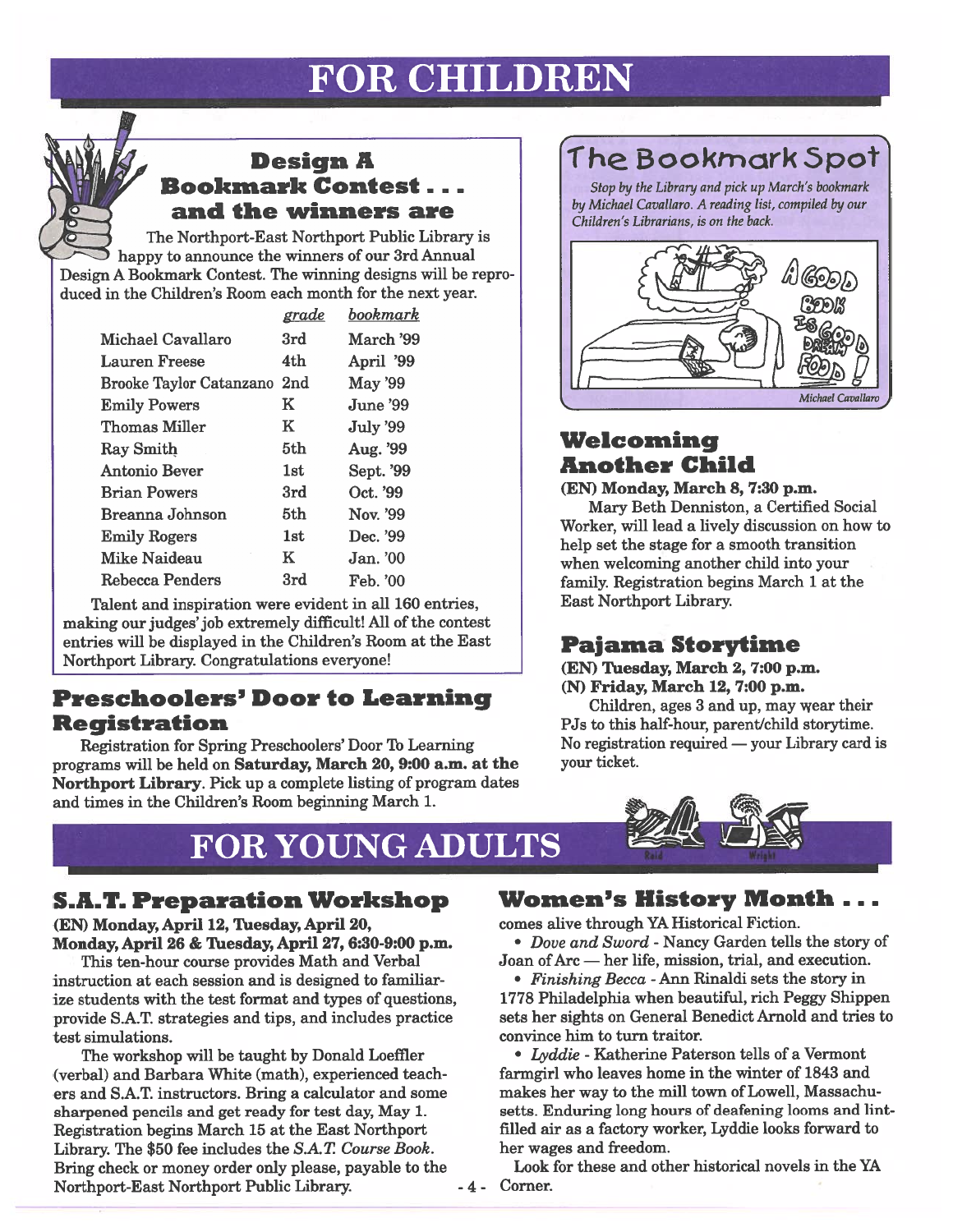

Arthur, Elizabeth Looking for the Kiondike Stone

Bonner, Elena Mothers and Daughters

Brown, Cecil Coming Up Down Home:A Memoir of a Southern Childhood

Bush, Barbara Barbara Bush: A Memoir

Dinesen, Isak Out of Africa

Gilman, Dorothy A New Kind of Country

Goodwin, Doris Kearns Wait 7ll Next Year: A Memoir

Grumbach, Doris Fifty Days of Solitude

Heilbrun, Carolyn G. Writing a Woman's Life

Huxley, Elspeth Joscelin Grant Out in the Midday Sun: My Kenya

Israeloff, Roberta Kindling the Flame: Reflections on Ritual, Faith, and Family

Jong, Erica Fear of Fifty: A Midlife Memoir

Karr, Mary The Liars' Club:A Memoir

Kephart, Beth A Slant of Sun: One Child's Courage

Lindbergh, Reeve Under a Wing: A Memoir

# The Fabric ofWomen'sHistory: Memoirs

A memoir is <sup>a</sup> record of events or history from personal know ledge. At times, the term memoir is used interchangeably with autobiography. These narratives of women's lives — along with journals, letters, and diaries are the fabric of women's history. Here is <sup>a</sup> selection of titles fromour Library's collection.



Norris, Kathleen Dakota: A Spiritua Geography

O'Faolain, Nuala Are You Somebody: The Accidental Memoir of a Dublin Woman

Pruitte, Ida Old Madam Yin: A Memoir of Peking Life, 1926-1938

Reichl, Ruth Tender at the Bone: Growing Up at the Table

Rostenberg, Leona Old Books, Rare Friends: Two Literary Sleuths and Their Shared Passion

Saffian, Sarah Ithaka: A Daughter's Memoir of Being Found

Sarton, May At Eighty-two: A Journal

Simeti, Mary Taylor On Persephone's Island: ASicilian Journal

Shulman, Mix Kates Drinking the Rain

Thomas, Eliza The Road Home

Whaley, Emily Mrs. Whaley and Her Charleston Garden

#### For Younger Readers

Cleary, Beverly A Girl from Yamhill: A Memoir

Greenfield, Eloise Childtimes: A Three Generation Memoir

Hemingway, Lorian Walk on Water: A Memoir

Jiang, Ji-li Red Scarf Girl: A Memoir of the Cultural Revolution

Kerr, M.E. Me, Me, Me, Me, Me: Not o Nove.

Uchida, Yoshiko The Invisible Thread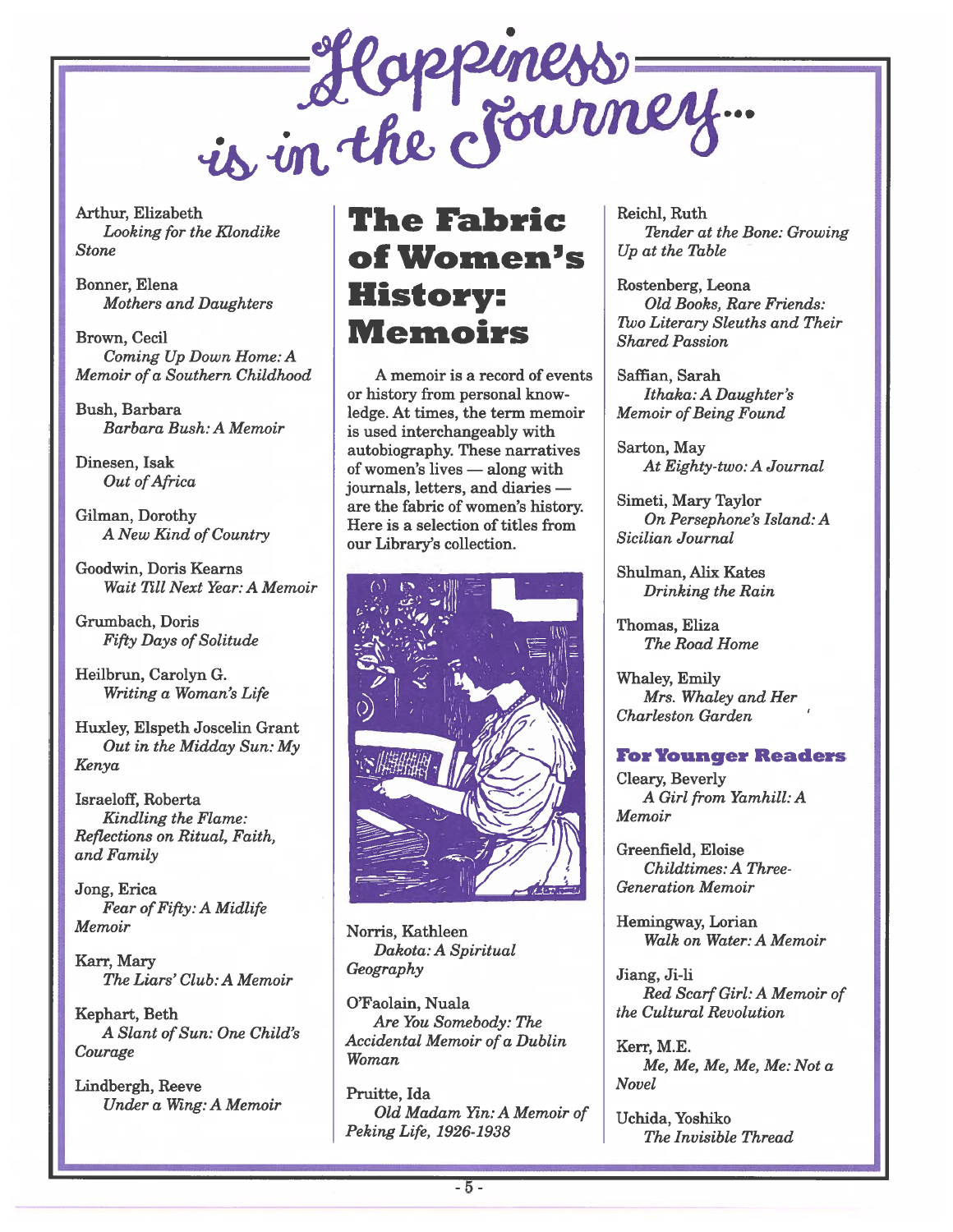| Í,                                                                                                |
|---------------------------------------------------------------------------------------------------|
|                                                                                                   |
|                                                                                                   |
|                                                                                                   |
|                                                                                                   |
|                                                                                                   |
|                                                                                                   |
|                                                                                                   |
|                                                                                                   |
| l                                                                                                 |
| <b>CONTRACT</b>                                                                                   |
|                                                                                                   |
|                                                                                                   |
|                                                                                                   |
|                                                                                                   |
|                                                                                                   |
|                                                                                                   |
| ׀<br>֧֪֪֪֪ׅ֧֦֧֦֧֦֦֧֦֧֦֛֪֦֧֦֧֦֧֦֧֦֧֦֧֦֧֦֧֦֧֦֧֦֧֦֧֧֧ׅ֘֕֘֬֘֘֘֓֓֬֓֓֬֓֓֬֓֓֬֓֓֬֓֓֓֬֓֓֓֜֓֓֓֬֓֞֓֓֓֓֓֓֓֓֓֩ |
|                                                                                                   |
| į                                                                                                 |
|                                                                                                   |
| <br> <br> <br>$\frac{1}{2}$                                                                       |
| ì                                                                                                 |
|                                                                                                   |
|                                                                                                   |
| (<br>L<br>F<br>ノートー しょうしょう                                                                        |
|                                                                                                   |
|                                                                                                   |
|                                                                                                   |
|                                                                                                   |
|                                                                                                   |
| י<br>ג                                                                                            |
|                                                                                                   |
|                                                                                                   |
|                                                                                                   |
|                                                                                                   |
|                                                                                                   |
|                                                                                                   |
|                                                                                                   |
|                                                                                                   |
|                                                                                                   |
|                                                                                                   |
|                                                                                                   |
|                                                                                                   |
|                                                                                                   |
|                                                                                                   |
|                                                                                                   |
|                                                                                                   |
|                                                                                                   |
|                                                                                                   |
|                                                                                                   |
|                                                                                                   |
|                                                                                                   |
| ו<br>י                                                                                            |
| į                                                                                                 |
|                                                                                                   |
|                                                                                                   |
|                                                                                                   |
|                                                                                                   |
|                                                                                                   |
|                                                                                                   |
|                                                                                                   |
|                                                                                                   |
|                                                                                                   |
|                                                                                                   |
|                                                                                                   |
|                                                                                                   |
|                                                                                                   |
|                                                                                                   |
|                                                                                                   |
|                                                                                                   |
|                                                                                                   |
|                                                                                                   |
|                                                                                                   |
|                                                                                                   |
|                                                                                                   |
|                                                                                                   |
|                                                                                                   |
|                                                                                                   |
|                                                                                                   |
|                                                                                                   |
|                                                                                                   |
|                                                                                                   |
|                                                                                                   |
|                                                                                                   |
|                                                                                                   |
|                                                                                                   |
|                                                                                                   |
|                                                                                                   |
|                                                                                                   |
|                                                                                                   |
|                                                                                                   |
|                                                                                                   |

|                                | Information<br>Voting                                                                                                                                                                                                          |
|--------------------------------|--------------------------------------------------------------------------------------------------------------------------------------------------------------------------------------------------------------------------------|
|                                | Each April, the Library Board of Trustees calls on<br>community to vote on the annual operating                                                                                                                                |
|                                | budget for the next fiscal year and to elect a                                                                                                                                                                                 |
|                                | will be elected<br>whose term will commence on July 1, 1999.<br>trustee. This year one trustee                                                                                                                                 |
|                                | You Should Know These Important<br>Voting Facts:                                                                                                                                                                               |
|                                | <b>Public Information Meeting</b>                                                                                                                                                                                              |
|                                | Wednesday, March 24, 7:00 p.m.<br>Northport Library Building.                                                                                                                                                                  |
|                                | Trustee candidates will be invited to attend.                                                                                                                                                                                  |
| Vote                           | April 13, 9:00 a.m. to 9:00 p.m.<br>, — Tuesday, April 13, 9:00<br>Northport Library Building                                                                                                                                  |
| <b>Who</b>                     | Can Vote - anyone who is                                                                                                                                                                                                       |
| $\mathbf{a}$<br>$\overline{1}$ | A citizen of the United States;<br>At least 18 years of age;                                                                                                                                                                   |
| ကဲ                             | A resident of the Northport-East Northport                                                                                                                                                                                     |
| $\overline{\mathbf{r}}$        | School District for at least 30 days;<br>Registered to vote.                                                                                                                                                                   |
|                                | If you have not voted within four years in a general, school,                                                                                                                                                                  |
|                                | the<br>Registration may be made in person prior to April 1 at<br>or library election, re-registration is required.                                                                                                             |
|                                |                                                                                                                                                                                                                                |
|                                |                                                                                                                                                                                                                                |
|                                |                                                                                                                                                                                                                                |
|                                |                                                                                                                                                                                                                                |
|                                |                                                                                                                                                                                                                                |
|                                | following locations: 1) any school in the district between the hours of 9:00 a.m. and 3:00 p.m., any day that school is in session; 2) the offices of the School District Clerk, 110 Elwood Road, Northport, Monday through Fr |
|                                | are available in both library buildings.                                                                                                                                                                                       |
|                                | IE EI<br>7<br>$\boldsymbol{\lambda}$<br>h.                                                                                                                                                                                     |
|                                |                                                                                                                                                                                                                                |
|                                | Annual Art Exhibit<br><b>27th</b>                                                                                                                                                                                              |
|                                | <b>Students of the</b><br>by the                                                                                                                                                                                               |
|                                | Northport-East Northport                                                                                                                                                                                                       |
|                                | March 22 - May 7<br><b>School District</b>                                                                                                                                                                                     |
|                                | March 22 through April 2                                                                                                                                                                                                       |
| Northpor                       | School<br>students of Nancy Staebler<br>Gallery: Northport Middle                                                                                                                                                              |
|                                | School students of Peggy Wolf<br>Ocean Avenue<br>Children's Room:                                                                                                                                                              |
| Northport<br>East              | Gallery: East Northport Middle School<br>students of Ken Nygren                                                                                                                                                                |
|                                | Children's Room: Pulaski Road School<br>students of Suzanna Hsu                                                                                                                                                                |
|                                | (Complete schedule available at both Libraries.)                                                                                                                                                                               |
|                                | <b>Floral Decorations:</b>                                                                                                                                                                                                     |
|                                | Northport: Arrangement courtesy of Flower Basket.                                                                                                                                                                              |

|                                  |                                                                                                                                                                        | ä                                                                                                                                                  |                                                                                                                              |                                                                                                                                                                                              |                                                                                                                            |                                                                                                                                                                               |
|----------------------------------|------------------------------------------------------------------------------------------------------------------------------------------------------------------------|----------------------------------------------------------------------------------------------------------------------------------------------------|------------------------------------------------------------------------------------------------------------------------------|----------------------------------------------------------------------------------------------------------------------------------------------------------------------------------------------|----------------------------------------------------------------------------------------------------------------------------|-------------------------------------------------------------------------------------------------------------------------------------------------------------------------------|
| Sun.                             | Monday                                                                                                                                                                 | Tuesday                                                                                                                                            | $\blacktriangleright$<br>Wednesda                                                                                            | Thursday                                                                                                                                                                                     | Friday                                                                                                                     | Saturday                                                                                                                                                                      |
|                                  | "Very Truly Yours, Gilbert<br>& Sullivan" on 3/7<br>Registration begins at EN for<br>Welcoming Another Child on 3/8<br>Ticket sales begin for<br>$\blacktriangleright$ | Applications available for Defensive Driving<br>on 3/18 & 3/25<br>les for Two<br>9:30 am & 10:30 am<br>$^{*Tades}_{\Lambda 0}$ 9:3<br>$\mathbf{z}$ | *My First Storytime<br>(N) 9:30 am & 10:30 am<br>M                                                                           | AARP Tax-Aide Program<br>(EN) 9 am-1 pm<br>*Parent/Child Discovery Time<br>$(N)$ 9:30 am<br>ď                                                                                                | <b>AARP</b> Tax-Aide Program<br>*Fours and More $(N)$ 9:30 am<br>*Parent / Child Workshop<br>$(N)$ 9 am-1 pm<br><b>SD</b>  | Northport Library for<br>55/Alive Mature Driver<br>Registration begins at<br>Registration begins at<br>East Northport for Victorian<br>Program on 3/22<br>$\bullet$           |
|                                  | (EN) 9:30 am & 10:30 am<br>$(N)$ 9:30 am & 10:30 am<br>*Tales for Two<br>*On My Own                                                                                    | *Fours and More (EN) 9:30 am                                                                                                                       | <b>Free Blood Pressure Check</b><br>(N) 1-2:15 pm<br>(EN) 2:30-4 pm                                                          | *Tales for Two $(EN)$ 1:30 pm<br>(EN) 9:30 & 10:30 am<br>*On My Own                                                                                                                          | Friday Afternoon at the Movies:<br>*Fours and More (EN) 1:30 pm<br>(EN) 9:30 am                                            | Volunteer Income Tax Assistance<br>Egg Workshop on 3/22                                                                                                                       |
|                                  | Reception for Design A Bookmark<br>Contest (EN) 7:30 pm by invitation<br>*Fours and More $(N)$ 1:30 pm                                                                 | Pajama Storytime (EN) 7 pm<br>*Book & Sandwich (W)rap<br>$(M)$ 7 pm                                                                                | *On My Own (EN) 1:30 pm<br>3:30~pm<br>*Story Parade (N)                                                                      | <b>NETWALK</b> Internet User Group<br>*Book & Sandwich (W)rap<br>(N) 7:30 pm<br>$(BN)$ 1 pm                                                                                                  | *Story Parade (EN) 3:30 pm<br>Knitters' Circle (N) 7 pm<br>Mrs. Brown (N) 2 pm                                             | Poetry Workshop (N) 2 pm<br>*Museum Day $(N)$ 9:30 am<br>(EN) 9 am-1 pm                                                                                                       |
| 2                                | $\boldsymbol{\alpha}$                                                                                                                                                  | <u>ရ</u>                                                                                                                                           | $\overline{\mathbf{C}}$                                                                                                      | <b>Exercise And American</b><br>Philadelphia Flower<br>Show departs 7:30 am<br>AARP Tax-Aide Program<br>$\overline{11}$                                                                      | *Fours and More $(N)$ 9:30 am<br>AARP Tax-Aide Program<br>$(N)$ 9 am-1 pm<br>12                                            | begin at<br>Northport<br>Library for Book-A-Trip to<br>Ticket sales<br>$\overline{3}$                                                                                         |
| *"Very                           | *On My Own<br>(N) 9:30 am & 10:30 am                                                                                                                                   | *Tales for Two<br>(N) 9:30 am & 10:30 am                                                                                                           | *My First Storytime<br>(N) 9:30 am & 10:30 am                                                                                | *Parent / Child Discovery Time<br>mo<br>$(EN)$ 9 am-1                                                                                                                                        | *Parent/Child Workshop (EN) 9:30 am<br>*Novel Ideas (N) 1 pm<br>*Fours and More (EN)                                       | Mills Mansion on 4/28                                                                                                                                                         |
| Gilbert &<br>Yours,<br>Truly     | *Tales for Two<br>(EN) 9:30 am & 10:30 am                                                                                                                              | *Fours and More (EN) 9:30 am                                                                                                                       | pm<br>*On My Own (EN) 1:30                                                                                                   | *On My Own (EN) 9:30 & 10:30 am<br>$(N)$ 9:30 am                                                                                                                                             | *Young Adult Book Reviewers (EN) 4-5 pm<br>1:30~pm<br>*Story Parade (EN) 3:30 pm                                           | *Saturday Storytime<br>Volunteer Income<br>am<br>9.30<br>$(\mathbb{E}N)$                                                                                                      |
| $b$ -and<br>Sullivan" $(N)$ 2 pm | *Parenting Program: Welcoming<br>Another Child (EN) 7:30 pm<br>*Fours and More (N) 1:30 pm                                                                             |                                                                                                                                                    | $3.30\,pm$<br>*Story Parade (N)                                                                                              | *Health Insurance Information,<br>Counseling & Assistance Program<br>(N) 1-4 pm by appt.<br>*Tales for Two $\overline{(EN)}$ 1:30 pm<br>Roberta Israeloff: Kindling the<br>Flame (N) 7:30 pm | Fireside Friday: Poets Night<br>& Open Reading (EN) 7:30 pm<br>Pajama Storytime (N) 7 pm<br>Knitters' Circle (N) 7 pm      | Poetry in the Cafe<br>(EN) 9 am-1 pm<br>Tax Assistance<br>$(N)$ 2 pm                                                                                                          |
| $\overline{a}$                   | $\frac{3}{2}$                                                                                                                                                          | $\frac{1}{2}$                                                                                                                                      | 27                                                                                                                           | $\frac{8}{18}$                                                                                                                                                                               | $\overline{5}$                                                                                                             | Registration begins at<br>Northport Library for<br>$\overline{2}$                                                                                                             |
|                                  | Registration begins for<br>Young Adult S.A.T.<br>Preparation Workhop                                                                                                   |                                                                                                                                                    |                                                                                                                              | <b>AARP Tax-Aide Program</b><br>$(RN)$ 9 am-1 pm                                                                                                                                             | AARP Tax-Aide Program<br>$(N)$ 9 am-1 pm                                                                                   | Learning Spring programs<br>Preschooler's Door to                                                                                                                             |
|                                  | Flag Ceremony (N) 10:30 am                                                                                                                                             |                                                                                                                                                    | *My First Storytime<br>(N) 9:30 am & 10:30 am                                                                                | *Parent/Child Discovery Time<br>$(N)$ 9:30 $am$                                                                                                                                              | *Parent/Child Workshop<br>$EN$ 9:30 $am$                                                                                   | Volunteer Income Tax Assistance<br>$\left( \mathrm{EN}\right)$ 9 am-1 pm                                                                                                      |
|                                  | *On My Own<br>(N) 9:30 am & 10:30 am                                                                                                                                   |                                                                                                                                                    | 3:30~pm<br>$\mathcal{S}$<br>*Story Parade                                                                                    | Library Board of Trustees<br>Meeting (N)                                                                                                                                                     | $(EN)$ 3:30 pm<br>*Story Parade                                                                                            | <b>Book Sale Today by<br/>Friends of the Library</b>                                                                                                                          |
|                                  | *Fours and More (N) 1:30 pm                                                                                                                                            |                                                                                                                                                    |                                                                                                                              | *Defensive Driving (EN) 7 pm                                                                                                                                                                 | My Fellow Americans (N) 2 pm<br>Friday Afternoon at the Movies:                                                            | (EN) 11 am - 3 pm                                                                                                                                                             |
|                                  | $7\,\mathrm{pm}$<br>*Novel Ideas (N)                                                                                                                                   | Friends of the Library<br>(EN) 7:30 pm                                                                                                             |                                                                                                                              | NETWALK Basics (N) 7:30 pm                                                                                                                                                                   | Knitters' Circle (N) 7 pm                                                                                                  | Poetry Workshop $\cdot$ (N) 2 pm                                                                                                                                              |
| $\frac{1}{2}$                    | $\overline{22}$                                                                                                                                                        | $\overline{23}$                                                                                                                                    | $\overline{24}$                                                                                                              | 25                                                                                                                                                                                           | AARP Tax-Aide Program<br>(N) 9 am-1 pm<br>$\frac{2}{5}$                                                                    | 27                                                                                                                                                                            |
|                                  |                                                                                                                                                                        |                                                                                                                                                    | Registration begins at                                                                                                       | AARP Tax-Aide Program<br>$(EN)$ 9 am-1 pm                                                                                                                                                    | *Parent/Child Workshop<br>$9.30$ am<br>(EN)                                                                                | Volunteer Income Tax Assistance<br>$(KN)$ 9 am - 1 pm                                                                                                                         |
|                                  | *55/Alive Mature Driver<br>Program (N) 9:30 am                                                                                                                         | Oral History Project<br>$7:30$ pm<br>$\widehat{\mathsf{g}}$                                                                                        | Northport Library for<br>Having Your Child's Birthday<br>Party at Home on 4/7                                                | *Parent/Child Discovery Time<br>$(N)$ 9:30 $am$                                                                                                                                              | *Story Parade (EN) 3:30 pm<br>Knitters' Circle (N) 7 pm                                                                    | Poetry Workshop (N) 2 pm                                                                                                                                                      |
|                                  | *Victorian Egg Workshop<br>7 pm<br>(EN)                                                                                                                                | Parenting Program: Raising<br>Financially Responsible Children<br>(N) 7:30 pm                                                                      | Public Information Meeting<br>(N) 7:00 pm                                                                                    | *Defensive Driving (EN) 7 pm                                                                                                                                                                 | Fireside Friday: Much Ado About<br>Stuffing Jazz Quartet<br>(EN) 7:30 pm                                                   |                                                                                                                                                                               |
| $\overline{28}$                  | $\bf{S}$                                                                                                                                                               | $\frac{1}{3}$                                                                                                                                      | న్ని<br>6                                                                                                                    | (EN) Saturdays, 9:00 a.m.-1:00 p.m.<br>Volunteer Income Tax Assistance                                                                                                                       |                                                                                                                            | (EN) Thursdays, 9:00 a.m.-1:00 p.m.<br><b>Tax-Aide Program for Seniors</b>                                                                                                    |
|                                  |                                                                                                                                                                        |                                                                                                                                                    | W)<br>Ë                                                                                                                      | VITA volunteers, sponsored by<br>East Northport Library to answer<br>Hofstra University, will be at the<br>through April 10                                                                  | through April 15.                                                                                                          | IRS, will be available at both Libraries<br>AARP counselors, trained by the<br>(N) Fridays, 9:00 a.m.-1:00 p.m                                                                |
|                                  |                                                                                                                                                                        |                                                                                                                                                    |                                                                                                                              | your questions and to help fill out<br>tax forms.                                                                                                                                            |                                                                                                                            |                                                                                                                                                                               |
|                                  |                                                                                                                                                                        |                                                                                                                                                    | Why Women<br>Quilt (N) 7:30 pm                                                                                               |                                                                                                                                                                                              | Assistance is available on a first-come, first-served basis.<br>No registration is necessary for either of these services. |                                                                                                                                                                               |
| KN<br>$\mathbf{z}$<br>$\bullet$  | Italic type indicates Children's Programs.<br>= East Northport Library<br>= Northport Library                                                                          | *Pre-registration or tickets required<br>Occupancy of our<br>meeting room is limited.<br>for this program.                                         | preference given to district residents. Tickets limited<br>Enrollment in our programs is limited, with<br>to 2 per patron on | ¢<br>$\overline{7}$<br>the first day of registration.                                                                                                                                        | accommodations because of a disability.                                                                                    | The Northport-East Northport Public Library encourages<br>Please let us know in advance if you require any special<br>all residents to participate in programs and activities |